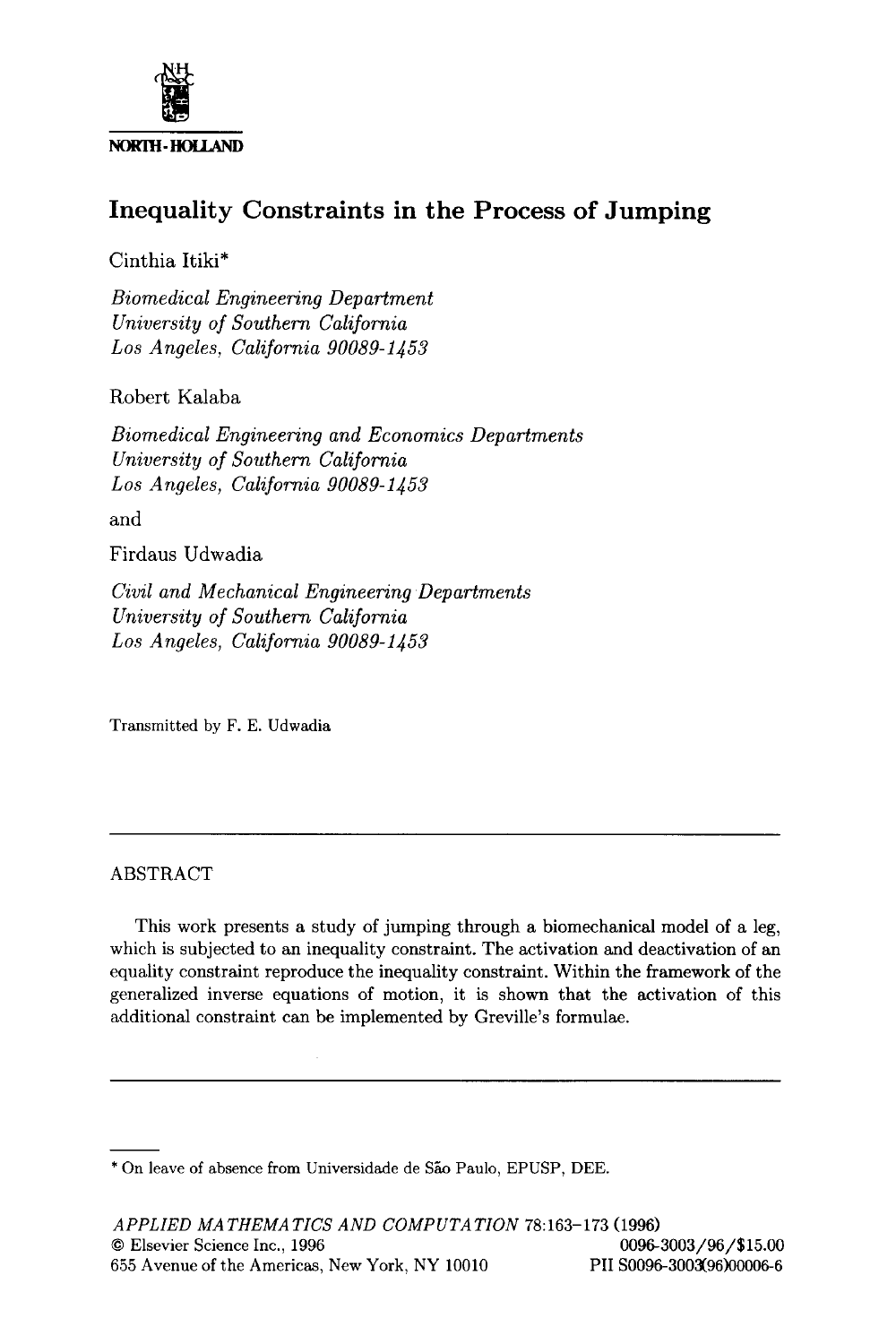## INTRODUCTION

Consider one leg represented by a mechanical system with three particles, as in Fig. 1. The foot is represented by mass  $m_1$  and coordinates  $(x_1, y_1)$ . The shank has mass  $m_2$  and its middle point has coordinates ( $x_2, y_2$ ). The thigh is described by its middle point coordinates  $(x_3, y_3)$  and mass  $m_3$ . The knee has coordinates (2  $x_2 - x_1, 2 y_2 - y_1$ ). Gravity pulls all the three masses down.

The jump is such that both, the middle point of the thigh and the foot, go straight up. These conditions are described by the constraint equations

$$
x_3(t) = 0,\t\t(1)
$$

and

$$
x_1(t) = 0. \tag{2}
$$

Two distance constraints define the lengths of the shank  $(L<sub>S</sub>)$  and thigh  $(L_T)$ 

$$
\left(x_2 - x_1\right)^2 + \left(y_2 - y_1\right)^2 - \left(\frac{L_S}{2}\right)^2 = 0,\tag{3}
$$



FIG. 1. Biomechanical model of the leg.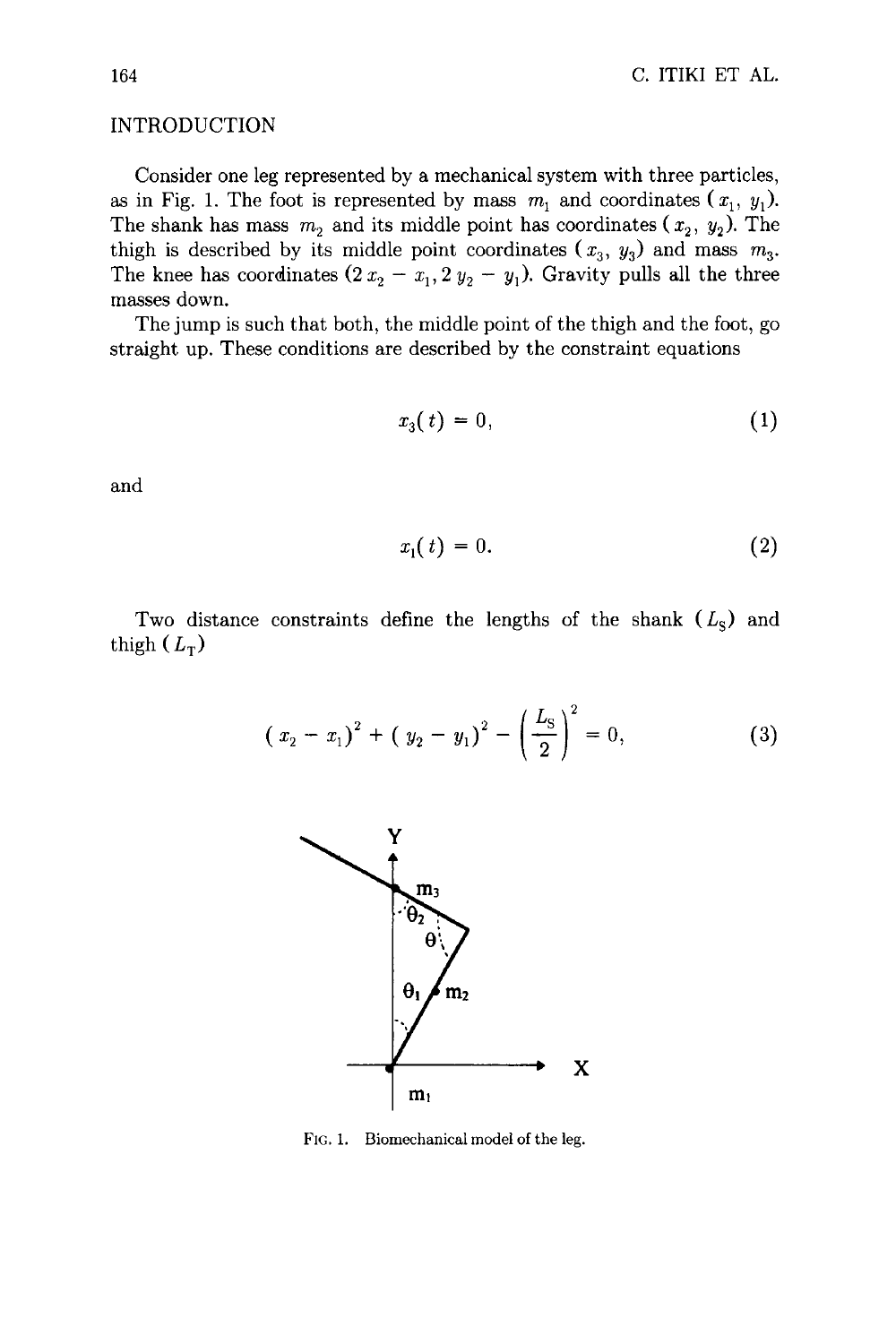and

$$
\left\{x_3 - \left(2\,x_2 - x_1\right)\right\}^2 + \left\{y_3 - \left(2\,y_2 - y_1\right)\right\}^2 - \left(\frac{L_T}{2}\right)^2 = 0. \tag{4}
$$

The angle between thigh and shank  $(\theta)$  is given by the following function of time

$$
\theta(t) = \pi - 0.7\pi \left( 1 + \tau t + \frac{\tau^2}{2} t^2 \right) e^{-\tau t}.
$$
 (5)

Since  $\theta = \pi - \theta_1 - \theta_2$ , we obtain

$$
\sin \theta_1 \sin \theta_2 - \cos \theta_1 \cos \theta_2 = \cos \theta, \tag{6}
$$

and the resultant constraint equation is

$$
(x_1 - x_2)(x_3 - 2x_2 + x_1) + (y_1 - y_2)(y_3 - 2y_2 + y_1) = \frac{L_{\rm T} L_{\rm S}}{4} \cos \theta.
$$
\n(7)

The last constraint is an inequality constraint on the vertical coordinate of the foot

$$
y_1 \geqslant 0. \tag{8}
$$

The problem consists in handling the inequality, so that we may predict when the foot  $m_1$  lifts off. While the foot stays on the ground, this is a kinematic problem. At and after lift-off, it becomes a dynamic one. This work deals with the problem of the foot lifting off, and it does not include the problem of impact, when the foot comes back to the ground.

#### INEQUALITY CONSTRAINTS AND GREVILLE'S FORMULAE

The inequality constraint plays two different roles, depending on the position of the foot (on the ground or in the air). When the foot tries to go below the ground, the constraint becomes an equality  $y_1 = 0$ , for the foot will stay on the ground and not go below it. Whenever the foot is above the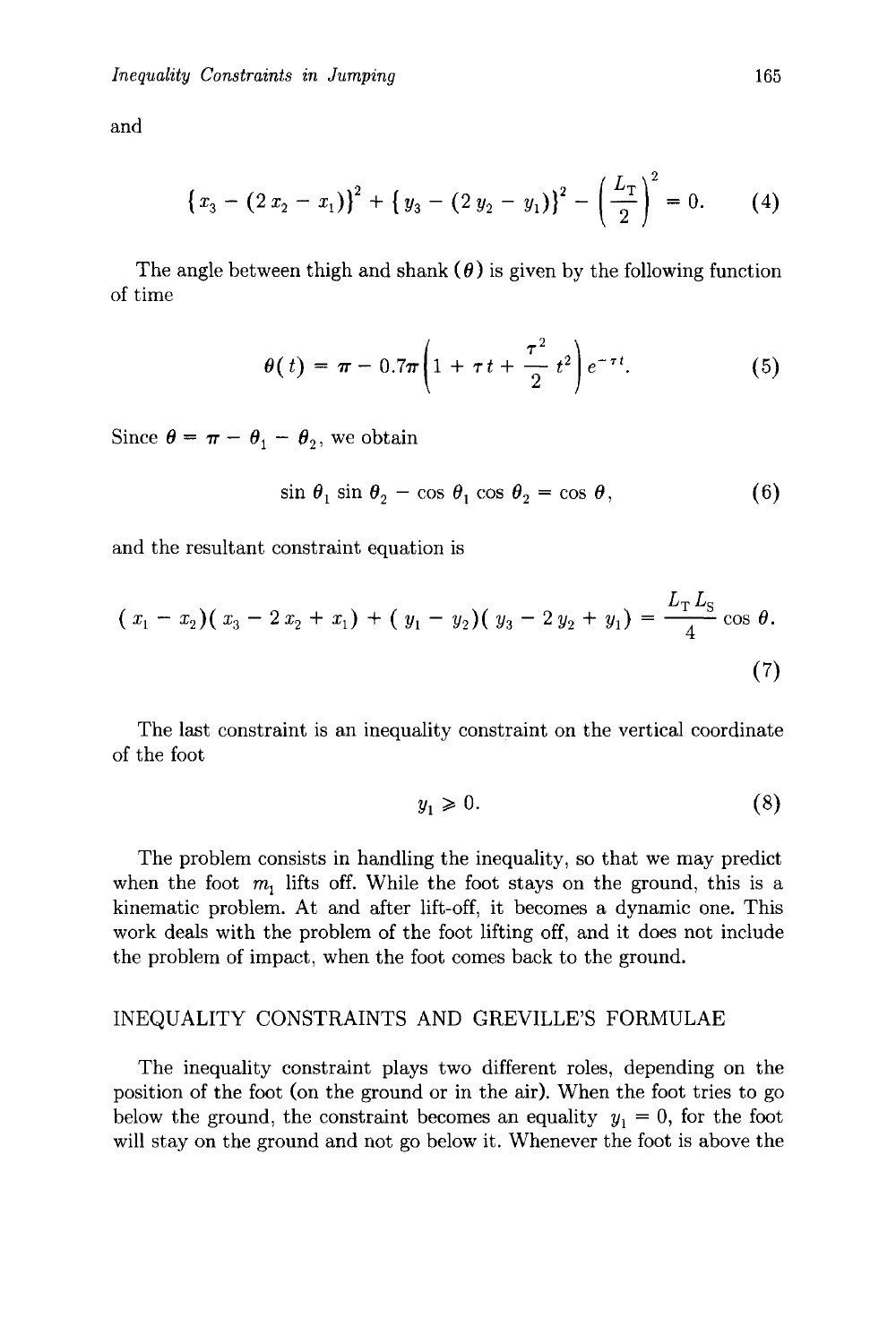ground, there is no constraint regarding its vertical coordinate. In other words,  $y_1$  could have any value, as long as the foot stays in the air.

One way of determining the time when the foot lifts off is based on the estimation of the position of the foot. Let us assume that the foot is on the ground at time t. Based on the foot's current position and velocity, we can obtain its acceleration for the case when there is no constraint on its vertical coordinate. Using the acceleration value, we may estimate the next vertical coordinate of the foot  $y_1(t + h)$ , which can be obtained by using the approximation  $y_1(t + h) = y_1(t) + h\dot{y}_1(t) + (h^2/2)\ddot{y}_1(t)$ . The obtained estimate may take any value. If it is a positive value, then the foot lifts off, and there is no constraint on its vertical coordinate. However, if the predicted position of the foot is negative, we should disregard the calculated acceleration and the foot position estimate. This is due to the inequality constraint, which states that the foot cannot go below the ground. A new acceleration should be obtained by including an equality constraint on the vertical coordinate of the foot  $y_1 = 0$ . The resultant foot position would satisfy all the constraints.

The acceleration of constrained systems may be obtained by several methods. In our work, we use the generalized inverse method [1]. The constraint equations are differentiated twice, so that linear relationships on the acceleration components ( $\overrightarrow{AX} = B$ ) are obtained. To handle the inequality constraint, we define two systems of constraints. The first one does not include a constraint on the vertical coordinate of the foot, and the second one does. The first set of constraints results in the following linear relationships on the acceleration components

$$
\begin{bmatrix}\n0 & 0 & 0 & 0 & 1 & 0 \\
1 & 0 & 0 & 0 & 0 & 0 \\
x_1 - x_2 & y_1 - y_2 & x_2 - x_1 & y_2 - y_1 & 0 & 0 \\
a_{4,1} & a_{4,2} & -2 a_{4,1} & -2 a_{4,2} & a_{4,1} & a_{4,2} \\
a_{5,1} & a_{5,2} & a_{5,3} & a_{5,4} & a_{5,5} & a_{5,6}\n\end{bmatrix}\n\begin{bmatrix}\n\ddot{x}_1 \\
\ddot{y}_1 \\
\ddot{x}_2 \\
\ddot{y}_2 \\
\ddot{y}_3\n\end{bmatrix}
$$

$$
= \left[\begin{array}{c} 0 \\ 0 \\ -( \dot{x}_2 - \dot{x}_1)^2 - (\dot{y}_2 - \dot{y}_1)^2 \\ -( \dot{x}_3 - 2 \dot{x}_2 + \dot{x}_1)^2 - (\dot{y}_3 - 2 \dot{y}_2 + \dot{y}_1)^2 \\ b_5 \end{array}\right] \qquad (9)
$$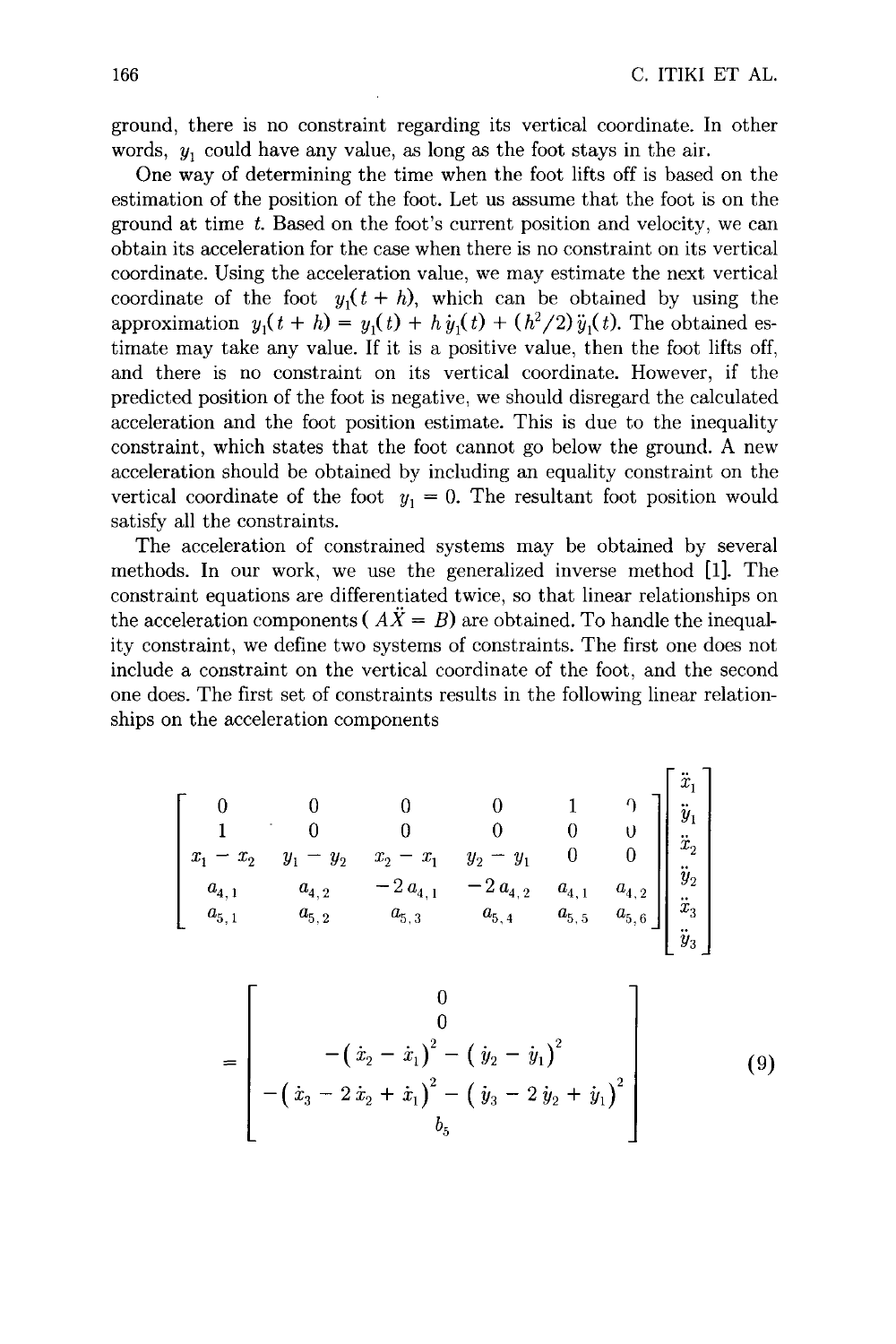where

$$
a_{4,1} = (x_3 - 2x_2 + x_1),
$$
  
\n
$$
a_{4,2} = (y_3 - 2y_2 + y_1),
$$
  
\n
$$
a_{5,1} = (x_3 - 3x_2 + 2x_1),
$$
  
\n
$$
a_{5,2} = (y_3 - 3y_2 + 2y_1),
$$
  
\n
$$
a_{5,3} = (-x_3 + 4x_2 - 3x_1),
$$
  
\n
$$
a_{5,4} = (-y_3 + 4y_2 - 3y_1),
$$
  
\n
$$
a_{5,5} = (x_1 - x_2),
$$
  
\n
$$
a_{5,4} = (y_1 - y_2),
$$

and

$$
b_5 = -2[(\dot{x}_1 - \dot{x}_2)(\dot{x}_1 - 2\dot{x}_2 + \dot{x}_3) + (\dot{y}_1 - \dot{y}_2)(\dot{y}_1 - 2\dot{y}_2 + \dot{y}_3)] - \frac{L_5 L_T}{4} (\dot{\theta}^2 \cos \theta + \ddot{\theta} \sin \theta).
$$

Let us define  $A_5$  and  $B_5$  as the matrix A and vector B given by Eq. (9), for the system with five constraints.

The second set of constraint equations includes the constraint on the vertical coordinate of the foot. This last constraint inserts a new row  $a_6$  on matrix A and a new scalar  $b_6$  on vector B. Matrix  $A_6$  and vector  $B_6$  are given by

$$
A_6 = \left[ \begin{array}{c} A_5 \\ a_6 \end{array} \right], \tag{10}
$$

and

$$
B_6 = \left[\begin{array}{c} B_5 \\ b_6 \end{array}\right],\tag{11}
$$

where  $a_6 = [0 \ 1 \ 0 \ 0 \ 0 \ 0]$  and  $b_6 = 0$ .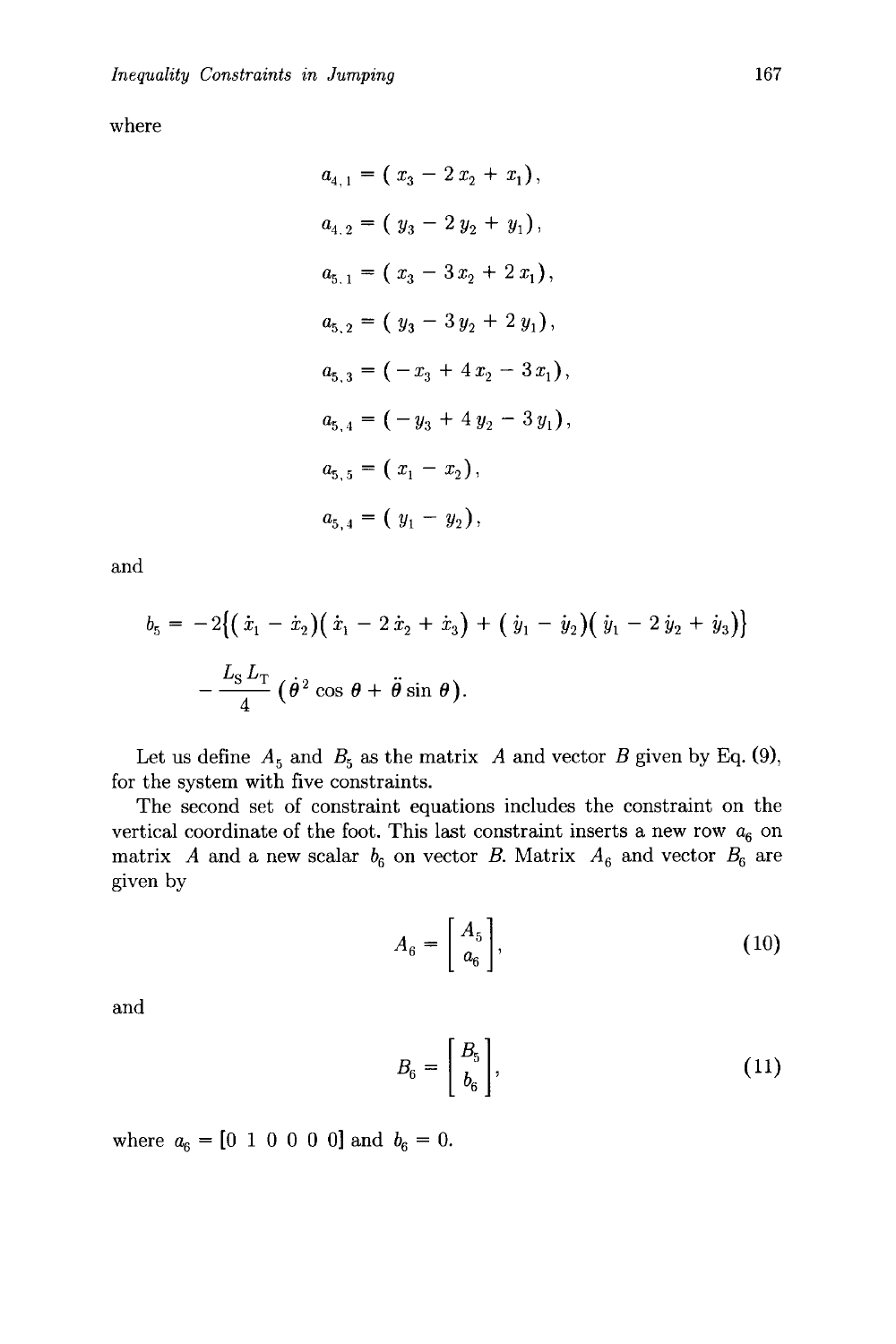The generalized inverse method involves the calculation of the Moore-Penrose inverse matrix  $(AM^{-1/2})^+$ , where the mass matrix M is a diagonal matrix with elements  $\{m_1, m_1, m_2, m_3, m_3, m_4\}$ . Since we have to obtain the Moore-Penrose inverse matrix for both systems of constraint equations, it would be highly desirable to have a formula to calculate  $(A_6 M^{-1/2})^+$  based on the value of  $(A_5 M^{-1/2})^+$ .

Greville [2] calculates the Moore-Penrose inverse matrix by inserting one column of the original matrix at a time. In our case, each new constraint adds a new row to the matrix A. To use Greville's formulae, we need to make small alterations to the procedure. Let us define a new matrix  $C$ , which is equal to ( $AM^{-1/2}$ ). Matrices  $C_5$  and  $C_6$  for the systems with five and six constraints respectively, are given by

$$
C_5 = (A_5 M^{-1/2}) \tag{12}
$$

and

$$
C_6 = \left(A_6 M^{-1/2}\right) = \begin{bmatrix} C_5 \\ c_6 \end{bmatrix},\tag{13}
$$

where  $c_6 = (a_6 M^{-1/2})$ .

Applying Greville's formulae [3] we obtain

$$
C_6^+ = \left[ C_5^+ - d_6^+ c_6 C_5^+, d_6^+ \right], \tag{14}
$$

where  $d_6 = c_6(I - C_5^+ C_5)$ , if  $c_6 \neq c_6 C_5^+ C_5$ ; or

$$
d_6 = c_6 \left( C_5^T C_5 \right)^+ \left\{ 1 + c_6 \left( C_5^T C_5 \right)^+ c_6^T \right\} / \left\{ c_6 \left( C_5^T C_5 \right)^+ \left( C_5^T C_5 \right)^+ c_6^T \right\},
$$
  
if  $c_6 = c_6 C_5^+ C_5$ . (15)

#### NUMERICAL INTEGRATION

Numerical integrations were performed, using a test on the estimate of the vertical coordinate of the foot. The time step size was 0.002 sec. The foot, shank, and thigh masses were taken to be 0.5, 1.5, and 3.0 kg, respectively. The shank and thigh lengths were 0.4 and 0.5 m, respectively.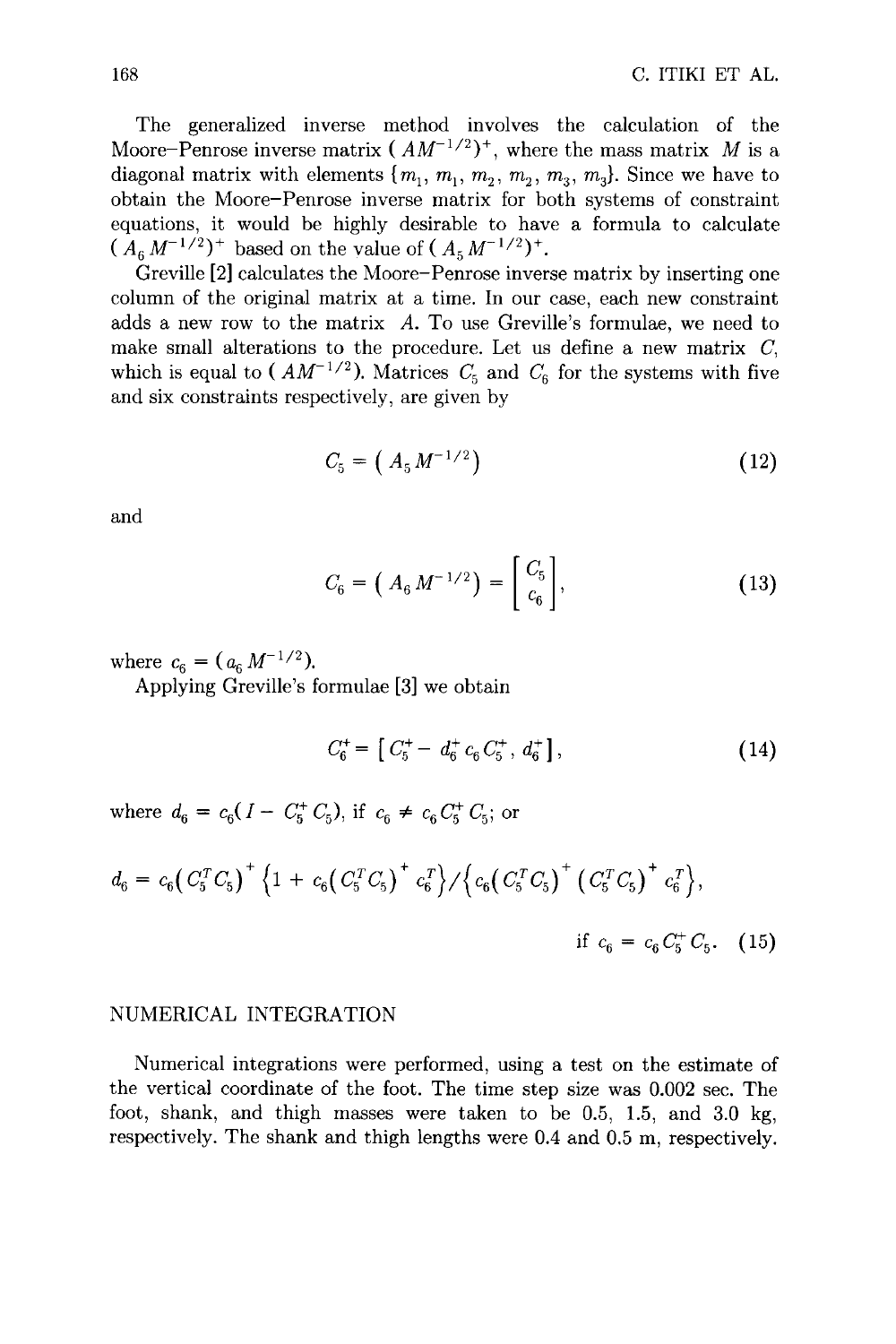Given the initial value of the angle  $\theta(0) = 0.3\pi$ , we may obtain the initial values of the angles

$$
\theta_1(0) = \operatorname{atan}((\sin(\theta(0)) L_T/2)/(L_S - \cos(\theta(0)) L_T/2))
$$

and

$$
\theta_2(0) = \operatorname{atan}((\sin(\theta(0)) L_{\rm S})/(L_{\rm T}/2 - \cos(\theta(0)) L_{\rm S})).
$$

The initial positions are given in terms of  $\theta_1(0)$ ,  $\theta_2(0)$ , and the lengths of the shank ( $L_{\rm S}$ ) and thigh ( $L_{\rm T}$ ):

$$
x_1(0) = 0; \t\t(16)
$$

$$
y_1(0) = 0; \t(17)
$$

$$
x_2(0) = x_1(0) + (L_S/2)\sin(\theta_1(0)); \qquad (18)
$$

$$
y_2(0) = y_1(0) + (L_S/2)\cos(\theta_1(0)); \qquad (19)
$$

$$
x_3(0) = 0; \t\t(20)
$$

$$
y_3(0) = (2 y_2(0) - y_1(0)) + (L_T/2)\cos(\theta_2(0)). \tag{21}
$$

The function  $\theta(t)$  is such that  $\dot{\theta}(0) = 0$ . Consequently, all the initial velocities  $\dot{x}_1(0), \dot{y}_1(0), \dot{x}_2(0), \dot{y}_2(0), \dot{x}_3(0)$ , and  $\dot{y}_3(0)$  are equal to zero. The integration was performed for  $\tau = 25 \text{ sec}^{-1}$  and  $\tau = 25 \text{ sec}^{-1}$ .

Figures 2 and 3 show the horizontal components of the trajectories of the foot  $(x_1)$  and thigh  $(x_3)$ , for  $\tau = 25 \text{ sec}^{-1}$ . Observe that the maximum



FIG. 2. Horizontal coordinate of the foot.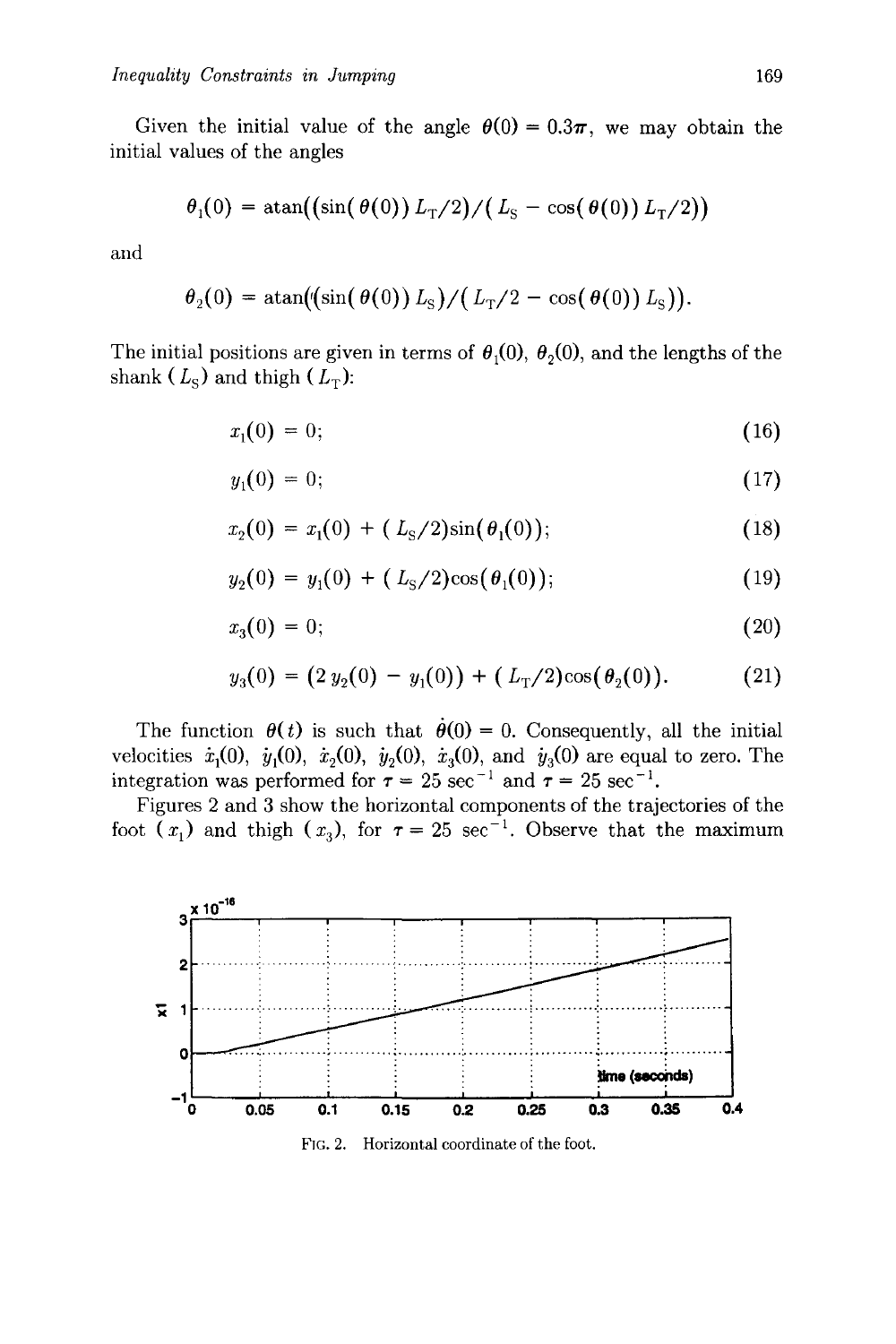

values of  $x_1$  and  $x_3$  do not exceed  $3 \times 10^{-16}$ , which is about the machine precision. This means that both the foot and the thigh go straight up, without horizontal oscillations. The horizontal trajectory of the shank is given in Fig. 4. The middle point of the shank approximates the vertical axis, as time passes. In Fig. 5, the vertical coordinate of the foot is zero for a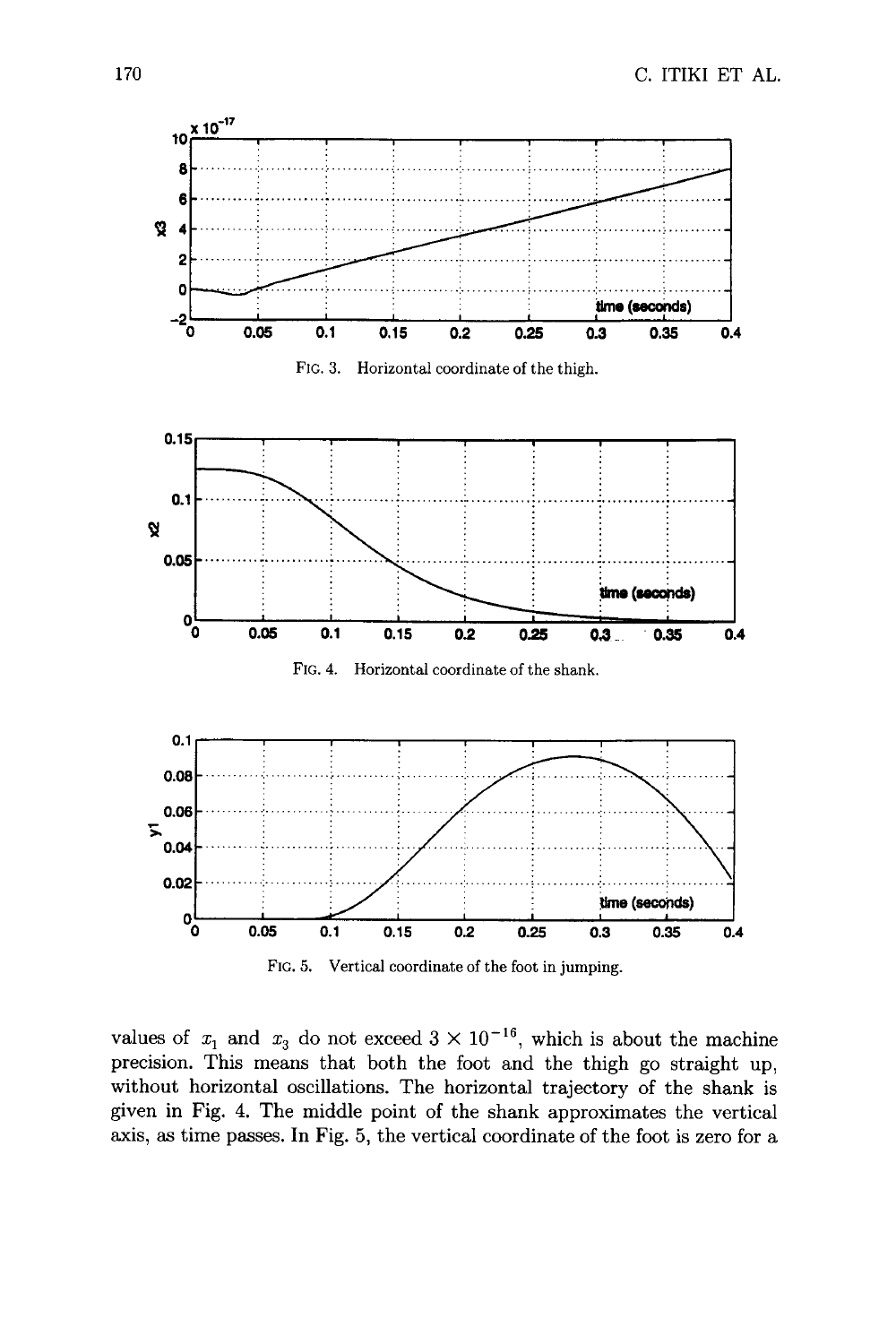





FIG. 7. Jumping frames.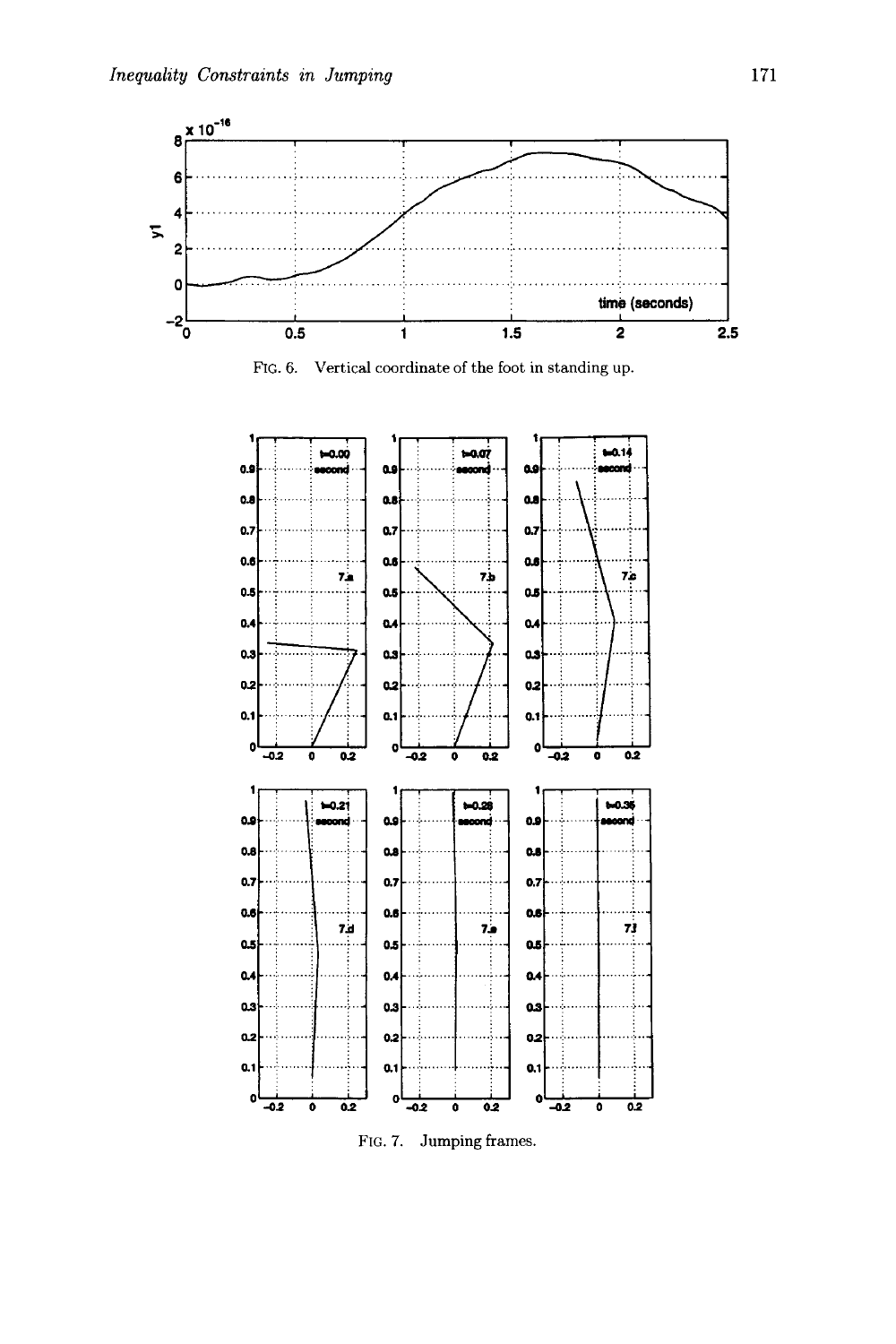

FIG. 8. Standing up frames.

while, then the foot lifts off and reaches a maximum height of about 9 cm. It is interesting to observe that for slower changes in  $\theta$  ( $\tau = 2.5 \text{ sec}^{-1}$ ), the foot does not lift off. In Fig. 6, the maximum value of the vertical coordinate  $y_1$  is about  $8 \times 10^{-16}$ .

Figures 7a to 7f show how the leg behaves during the jumping process. One may see clearly that the foot lifts off. In contrast, Figs, 8a to 8f show the frames for standing up, when the foot does not lift off.